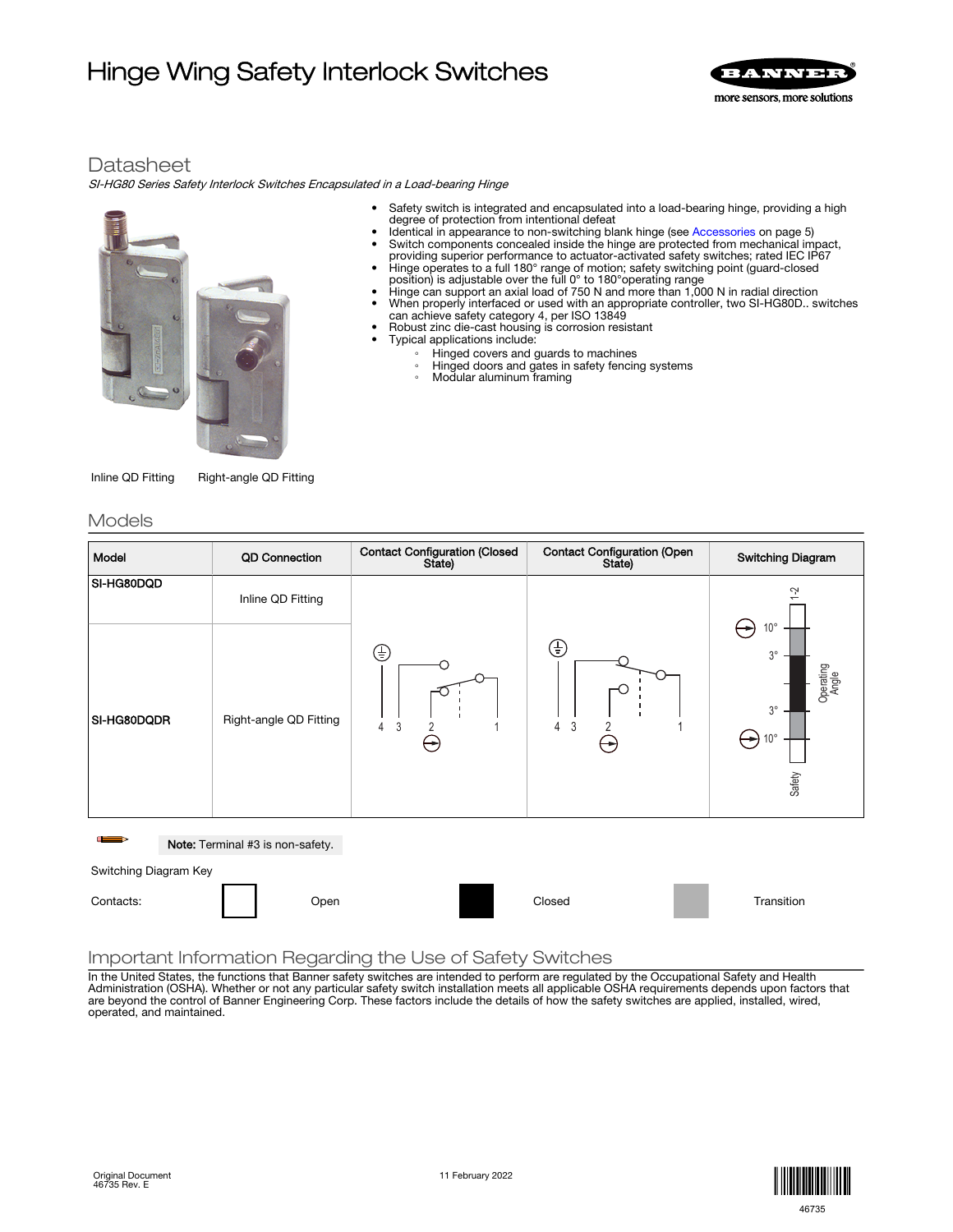

### WARNING:

#### • Read this Section Carefully Before Installing the System

- Failure to follow these instructions could result in serious injury or death.
- If all mounting, installation, interfacing, and checkout procedures are not followed properly, this Banner device cannot provide the protection for which it was designed.
- The user is responsible for ensuring that all local, state, and national laws, rules, codes, or regulations relating to the installation and use of this control system in any particular application are satisfied. Ensure that all legal requirements have been met and that all technical installation and maintenance instructions contained in this manual are followed.
- The user has the sole responsibility to ensure that this Banner device is installed and interfaced to the guarded machine by Qualified Persons, in accordance with this manual and applicable safety regulations. A Qualified person is a person who, by possession of a recognized degree or certificate of professional training, or who, by extensive knowledge, training and experience, has successfully demonstrated the ability to solve problems relating to the subject matter and work.

Banner Engineering Corp. recommends that safety switches be applied according to the guidelines set forth in international (ISO/IEC) standards listed below. Specifically, Banner Engineering Corp. recommends application of these safety switches in a configuration which meets safety category 4, per ISO 13849.

It is the responsibility of the machine designer, controls engineer, machine builder, and/or maintenance electrician to apply and maintain this product<br>in full compliance with all applicable regulations and standards. The Engineering Applications Engineer at the locations listed in this document.

Application Assistance Toll Free: 1-888-3-SENSOR (1-888-373-6767) Email: sensors@bannerengineering.com 9714 Tenth Avenue North Minneapolis, MN 55441

#### U.S. Regulations Applicable to Use of Banner Safety Switches

OSHA Code of Federal Regulations: Title 29, Parts 1900 to 1910

Available from: Superintendent of Documents, Government Printing Office, P.O. Box 371954, Pittsburgh, PA 15250-7954, Tel: 202-512-1800

#### U.S. Standards Applicable to Use of Banner Safety Switches

ANSI B11 Standards for Machine Tools Safety

ANSI B11.19 Performance Criteria for Safeguarding

NFPA 79 Electrical Standard for Industrial Machinery

ANSI/RIA R15.06 Safety Requirements for Industrial Robots and Robot Systems

Contact: Safety Director, AMT – The Association for Manufacturing Technology, 7901 Jones Branch Drive, Suite 900, McLean, VA 22102-4206 USA, [www.amtonline.org](http://www.amtonline.org)

### Applicable European and International Standards

EN ISO 12100 Safety of Machinery – Basic Concepts, General Principles for Design

ISO 13852 (EN 294) Safety of Machinery—Safety Distances to Prevent Danger Zones Being Reached by the Upper Limbs

ISO 13853 (EN 811) Safety of Machinery—Safety Distances to Prevent Danger Zones Being Reached by the Lower Limbs

ISO 13857 Safety of Machinery – Safety Distances to Prevent Hazard Zones Being Reached

EN ISO 13849-1 Safety-Related Parts of Control Systems

EN 13855 (EN 999) The Positioning of Protective Equipment in Respect to Approach Speeds of Parts of the Human Body

ISO 14119 (EN 1088) Interlocking Devices Associated with Guards – Principles for Design and Selection

EN 60204-1 Electrical Equipment of Machines Part 1: General Requirements

IEC 60947-5-1 Low Voltage Switchgear – Electromechanical Control Circuit Devices

ISO 14120 Safety of machinery – Guards – General requirements for the design and construction of fixed and movable guards

Contact: IHS Markit (Global Engineering Documents), 15 Inverness Way East, Englewood, CO 80112 USA, https://global.ihs.com/

## Mechanical Installation



## WARNING:

• The hazard must be accessible only through the sensing field • Incorrect system installation could result in serious injury or death.

- 
- The installation of the SI-HG80 must prevent any individual from reaching around, under, over or through the defined area and into the hazard without being detected. • See OSHA CFR 1910.217, ANSI B11.19, and/or ISO 14119, ISO 14120 and ISO 13857 for information on determining
- safety distances and safe opening sizes for your guarding device. Mechanical barriers (for example, hard (fixed) guarding) or supplemental safeguarding might be required to comply with these requirements.

All mounting hardware is supplied by the user. Fasteners must be of sufficient strength to guard against breakage. Use of permanent fasteners or locking hardware is recommended to prevent loosening or displacement of the actuator and the switch body. The mounting holes in the switch body and the actuator accept M6 screws (see [Dimensions o](#page-4-0)n page 5).

Ensure that excessive force is not exerted by the weight and swing of the guard, gate, or door (see [Specifications](#page-4-0) on page 5).

Position blank hinges (if used) and the hinge switch(es) on the guard or gate while it is in its fully closed and latched position. Verify that the axis of rotation is identical for all hinges used. (Typically, this can be accomplished by using a straight edge along the long flat edge to ensure the switch<br>bodies are parallel.) After the mounting hardware is secure, check the

Note: A safety switch must be installed in a manner that discourages tampering or defeat.

ı=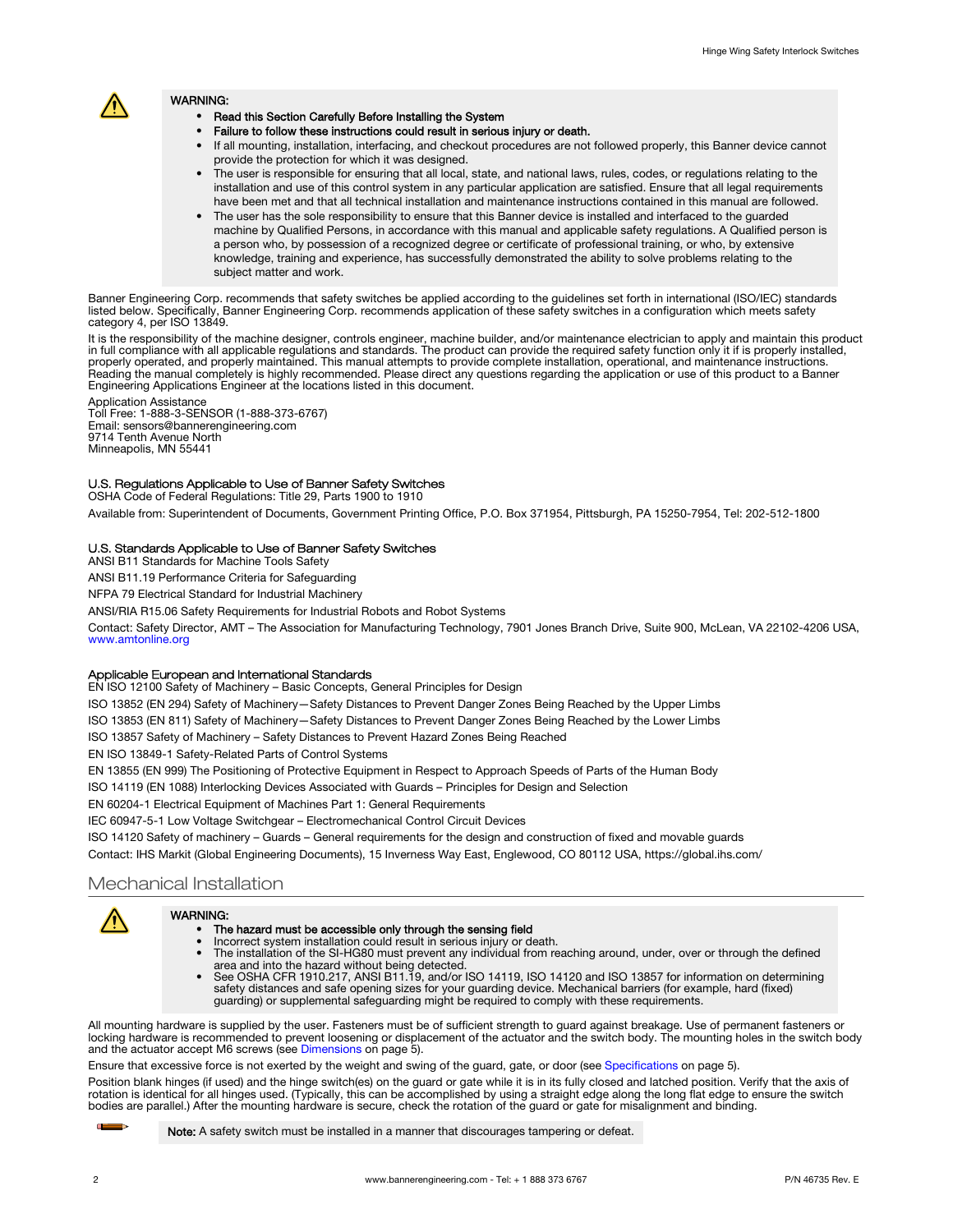

#### CAUTION: End Stops.

Do not use the switch as an end stop. The operating angle of the switch must be limited by outer end stops.

## Setting the Switch Point



#### CAUTION: Remove Set Screw Head.

Shear off the hexagonal head of the set screw after it is set, and before using the switch. If not, the safe activation of the switch cannot be ensured.

Figure 1. Hinge switch with set screw head in place



- 1. Ensure the hinge switches (and blind hinges, if used) are properly mounted and the guard or gate swings freely throughout its range of motion without binding. If binding is noticed, repeat the mechanical installation procedures.
- 2. Place the guard in its closed and latched position.
- After the switch point is set, it cannot be changed. Before proceeding, verify the installation is correct and the resulting switching action is what is expected.
- 3. Tighten the hexagonal set screw head with a 13 mm open-ended wrench (rotate clockwise when switch is mounted vertically and the nut is on top). See Figure 1 on page 3.
- 4. Continue tightening until the set screw head shears completely off the switch (approximately 22 N·m). When the screw head shears off, the switch point is set.



Note: After you start tightening the set screw, do not change the position of the switch until the setting process is complete.

## Electrical Installation



## CAUTION:

- Safety switch installation Using only one safety switch per interlock guard is not recommended.
- Use two safety switches for each interlock guard to achieve control reliability or Safety Category 4 (per ISO 13849-1) of a machine stop circuit.
- In addition, normally-closed (N.C.) safety contacts from each of the two safety switches should be connected to the<br>two separate inputs of a two-channel safety monitoring device. This is required to monitor for safety swit failure and to provide the necessary reset routine, as required by IEC 60204-1 and NFPA 79 machine safety standards.



## WARNING:

#### • Connecting safety switches in series

- Monitoring multiple guards with a series connection of multiple safety interlock switches is not a Safety Category 4<br>Application (per ISO 13849-1). A single failure can be masked or not detected at all. The loss of a saf an inappropriate reset can lead to serious injury or death.
- When such a configuration is used, procedures must be performed regularly to verify proper operation of each switch. Correct all failures immediately (for example, immediately replace a failed switch).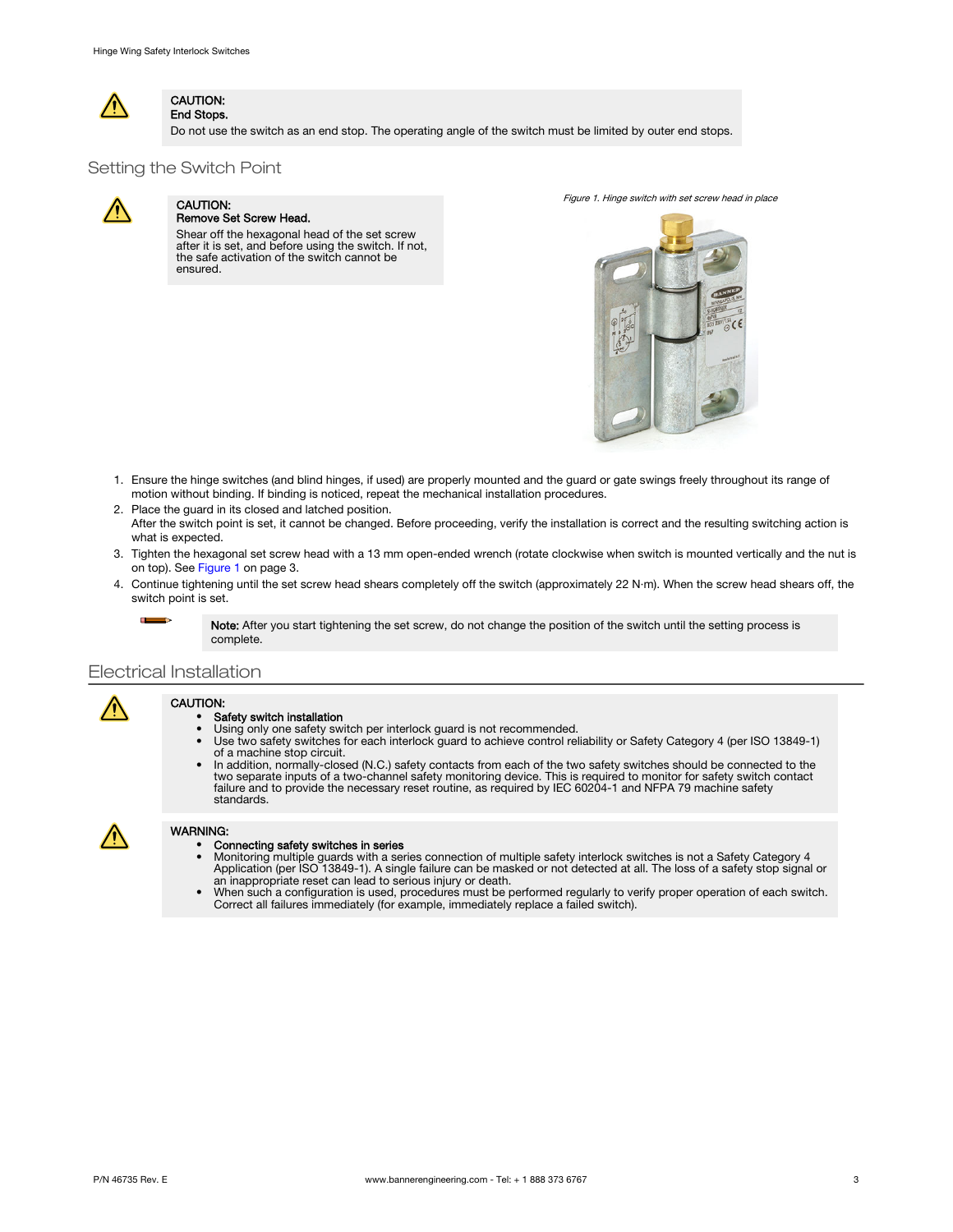As shown, a normally-closed (N.C.) safety contact (that is, a safety contact that is closed when the actuator is engaged) from each of two safety switches per interlock guard must connect to a 2-channel safety module or safety interface to achieve a control reliable interface to the master stop control elements of a machine. Examples of appropriate safety modules include 2-channel emergency stop (E-stop) safety modules and gate monitor safety modules.

Two functions of the safety module or safety interface are to:

- 1. provide a means of monitoring the contacts of both safety switches for contact failure, and to prevent the machine from restarting if either switch fails; and
- 2. provide a reset routine after closing the guard and returning the safety switch contacts to their closed position. This prevents the controlled machinery from restarting by simply closing the guard. This necessary reset function is required by ANSI B11 and NFPA 79 machine safety standards.

Use only the positively driven, normally closed safety contact (between pins 1 and 2) from each switch for connection to the safety module. A typical use of the normally open (N.O.) contact is to communicate with a process controller. Refer to the installation instructions provided with the safety modules for more information regarding the interface of the safety module to the machine stop control elements.



Connect two redundant safety switches per interlock guard to an appropriate 2-channel input safety module.

Refer to the installation instructions provided with the safety module for information regarding the interface of the safety module to the machine stop control elements.

## Periodic Checks

A designated person <sup>1</sup> should perform the following safety switch checks at each shift change or machine setup.

Banner Engineering highly recommends performing the System checkouts as described. However, a qualified person <sup>2</sup> (or team) should evaluate these generic recommendations considering their specific application and determine the appropriate frequency of checkouts. This will generally be determined by a risk assessment, such as the one contained in ANSI B11.0. The result of the risk assessment will drive the frequency and content of the periodic checkout procedures and must be followed.

- 1. Check the switch body for damaged or broken parts.
- 2. Confirm the safety switch is not being used as an end stop.
- 3. Verify it is not possible to reach any hazard point through an opened guard (or any opening) before hazardous machine motion has completely stopped.
- 4. Verify the hinge swings freely throughout its total operating range.
- 5. Tighten any loosened mounting hardware.
- 6. Check for signs of deterioration or damage.
- 7. Check for signs of tampering or defeat to the switch or to the wiring interface to the machine.

#### **Repairs**

Contact Banner Engineering for troubleshooting of this device. **Do not attempt any repairs to this Banner device; it contains no field-replaceable<br><b>parts or components.** If the device, device part, or device component is d



Important: If instructed to return the device, pack it with care. Damage that occurs in return shipping is not covered by warranty.



## WARNING:

- Do not abuse the module after failure—If an internal fault has occurred and the module will not reset, do not tap, strike, or otherwise attempt to correct the fault with a physical impact to the housing.
- Failure to follow these instructions could result in serious injury or death.
- An internal relay might have failed in such a manner that its replacement is required. If the module is not immediately replaced or repaired, multiple simultaneous failures might accumulate such that the safety function cannot be guaranteed.

<sup>&</sup>lt;sup>1</sup> A designated person is identified in writing by the employer as being appropriately trained to perform a specified checkout procedure.<br><sup>2</sup> A person who, by possession of a recognized degree or certificate of professio

demonstrated the ability to solve problems relating to the subject matter and work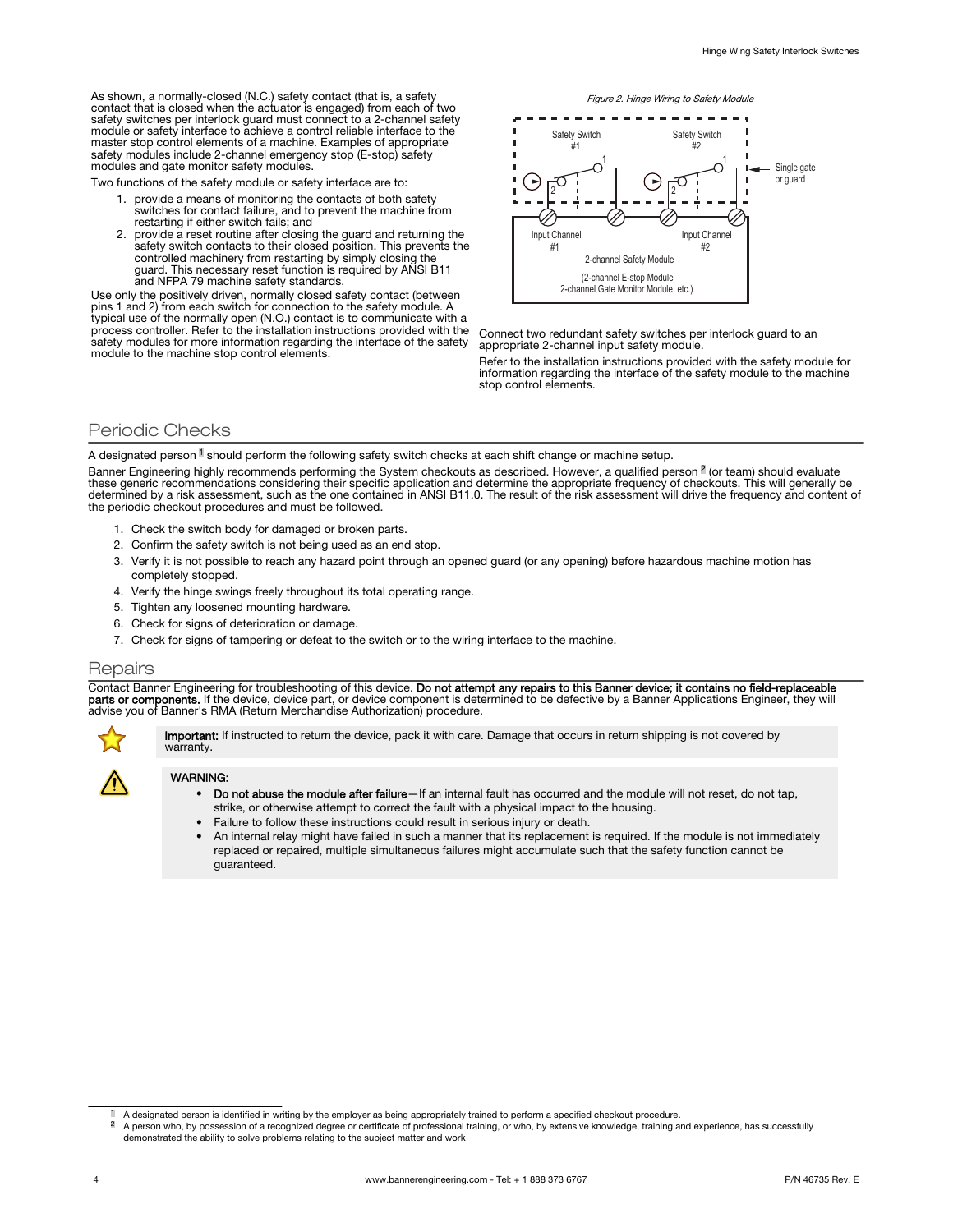## <span id="page-4-0"></span>**Specifications**

**Contact Rating**<br>
Ratel Isolation Voltage (U<sub>)</sub>: 250 V<br>
Ratel Impulse Withstand Voltage (U<sub>imp</sub>): 2.5 kV<br>
Conventional Thermal Current (I<sub>the</sub>): 3A<br>
Ratel Supply Voltage (U<sub>e</sub>): 230 V AC, 60 V DC<br>
Utilization Category:<br>
I

AC-15, 230 V AC/1.5 A

#### Short Circuit Protection

4 A gG melting fuse. Recommended external fusing or overload protection. Rated Conditional Short-Circuit Current: 1000 A

## Wire Connections

4-pin Micro-style quick-disconnect (QD) fitting. Cables are ordered separately; see Accessories on page 5

## Weight

0.40 kg (0.88 lb)

 $B10<sub>d</sub>$ <br>2 x 10<sup>6</sup> cycles (at 10% of the nominal electrical load)

## Application Notes

To avoid excessive radial stress in applications containing large doors, the hinge<br>switch should be mounted either in pairs of two, or in conjunction with a blank hinge<br>(see Accessories on page 5).

**Minimum Switching Speed**<br>20 operations per minute

20 operations p Mechanical Life 1 million operations

**Force Exerted by Guard per Switch**<br>Axial: 750 N (165 lbf) maximum<br>Radial: 1000 N (220 lbf) maximum

Operating Range 0° to 180° Construction

Zinc Die-cast (GD-Zn) Environmental Rating

NEMA 4, IEC IP67

Operating Conditions<br>Temperature: -25° to +70° C (-13° to +158° F) Certifications



Banner Engineering. Europe, Belgium BV Park Ln., Culliganiann 2F bus 3 Diagem BE 1831

Turck Banner LTD. CA Blenheim House, Blenheim Court, Wickford, Essex SS11 8YT, Great Britain

## **Dimensions**

## Model SI-HG80DQD Model SI-HG80DQDR



## Accessories

| 4-Pin M12 Dual Key Cordsets-Single Ended |                                  |          |                                                                     |                 |                                             |
|------------------------------------------|----------------------------------|----------|---------------------------------------------------------------------|-----------------|---------------------------------------------|
| Model                                    | Length                           | Style    | <b>Dimensions</b>                                                   | Pinout (Female) |                                             |
| MQEAC-406                                | 1.83 m $(6 ft)$                  |          |                                                                     |                 |                                             |
| MQEAC-415                                | 4.57 m (15 ft)                   |          | ø14.5 mm<br>(0.57")<br>M <sub>12</sub> x 1<br>42 mm Typ.<br>(1.65") |                 | = Red/Black                                 |
| MQEAC-430                                | $9.14 \text{ m} (30 \text{ ft})$ | Straight |                                                                     |                 | $2 = Red/White$<br>$3 = Red$<br>$4 = Green$ |